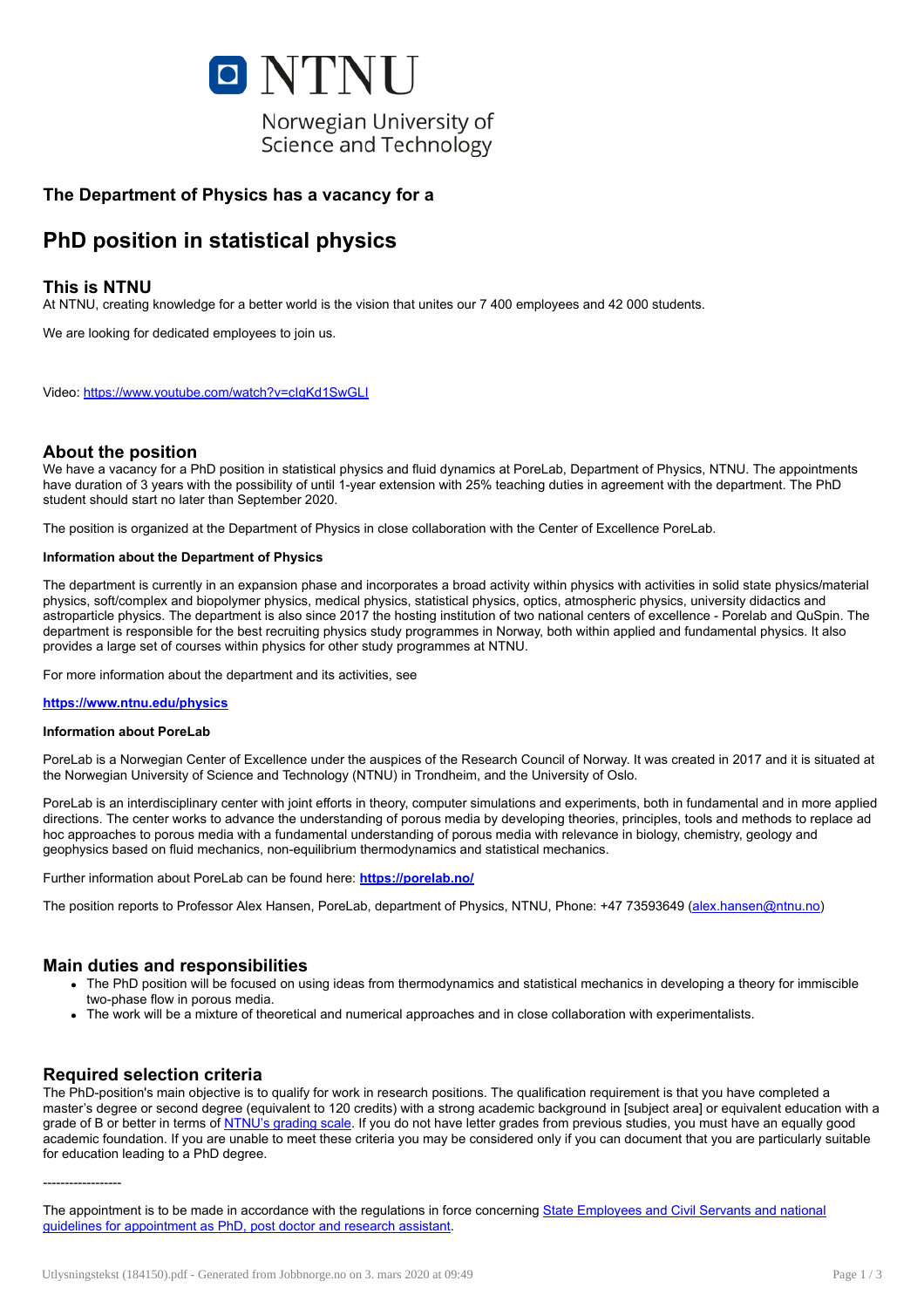#### Preferred selection criteria

- The successful candidate should have a broad knowledge of all three aspects of physics: theoretical, computational and experimental  $\bullet$
- The successful candidate should have in-depth knowledge of statistical physics, especially scaling properties.
- It is an advantage with hands-on experience in experimental physics.
- Good written and oral English language skills

### Personal characteristics

- The successful applicant is a highly competent, motivated and ambitious student.
- We are looking for a positive and balanced personality open to new proposals.
- We are looking for candidates who can think creatively and critically, and who can work independently and consistently on the research  $\bullet$ project.
- He/she should also enjoy interdisciplinary research  $\ddot{\phantom{a}}$
- He/she should take keen interest in learning and working in teams.
- In the evaluation of which candidate is best qualified, emphasis will be placed on education, experience and personal suitability.

### We offer

- exciting and stimulating tasks in a strong international academic environment
- an open and inclusive work [environment](http://innsida.ntnu.no/wiki/-/wiki/Norsk/Inkluderende+arbeidsliv) with dedicated colleagues
- favourable terms in the [Norwegian](https://www.spk.no/en/) Public Service Pension Fund
- employee benefits

### Salary and conditions

PhD candidates are remunerated in code 1017, and are normally remunerated at gross from NOK 479 600 per annum before tax, depending on qualifications and seniority. From the salary, 2% is deducted as a contribution to the Norwegian Public Service Pension Fund.

The period of employment is 3 years with the possibility of until 1-year extension with 25% teaching duties in agreement with the department.

Appointment to a PhD position requires admission to the PhD programme in Physics. As a PhD candidate, you undertake to participate in an organized PhD programme during the employment period. A condition of appointment is that you are in fact qualified for admission to the PhD programme within three months.

--------------------------------

The engagement is to be made in accordance with the regulations in force concerning State Employees and Civil Servants, and the acts relating to Control of the Export of Strategic Goods, Services and Technology. Candidates who by assessment of the application and attachment are seen to conflict with the criteria in the latter law will be prohibited from recruitment to NTNU. After the appointment you must assume that there may be changes in the area of work.

It is a prerequisite you can be present at and accessible to the institution on a daily basis.

# About the application

A letter of motivation is expected.

Publications and other academic works that the applicant would like to be considered in the evaluation must accompany the application. Joint works will be considered. If it is difficult to identify the individual applicant's contribution to joint works, the applicant must include a brief description of his or her contribution.

Please submit your application electronically via jobbnorge.no with your CV, diplomas and certificates. Applications submitted elsewhere will not be considered. Diploma Supplement is required to attach for European Master Diplomas outside Norway. Chinese applicants are required to provide confirmation of Master Diploma from China Credentials Verification (CHSI): <http://www.chsi.com.cn/en/>).

Applicants invited for interview must include certified copies of transcripts and reference letters. Please refer to the application number 31/20 when applying.

### General information

A good work environment is characterized by diversity. We encourage qualified candidates to apply, regardless of their gender, functional capacity or cultural background.

-----------------

The city of Trondheim is a modern European city with a rich cultural scene. Trondheim is the innovation capital of Norway with a population of 200,000. The Norwegian welfare state, including healthcare, schools, kindergartens and overall equality, is probably the best of its kind in the world. Professional subsidized day-care for children is easily available. Furthermore, Trondheim offers great opportunities for education (including international schools) and possibilities to enjoy nature, culture and family life and has low crime rates and clean air quality.

----------------------

NTNU is committed to following evaluation criteria for research quality according to The San Francisco Declaration on Research [Assessment](http://www.ascb.org/wp-content/uploads/2017/07/sfdora.pdf) - DORA.